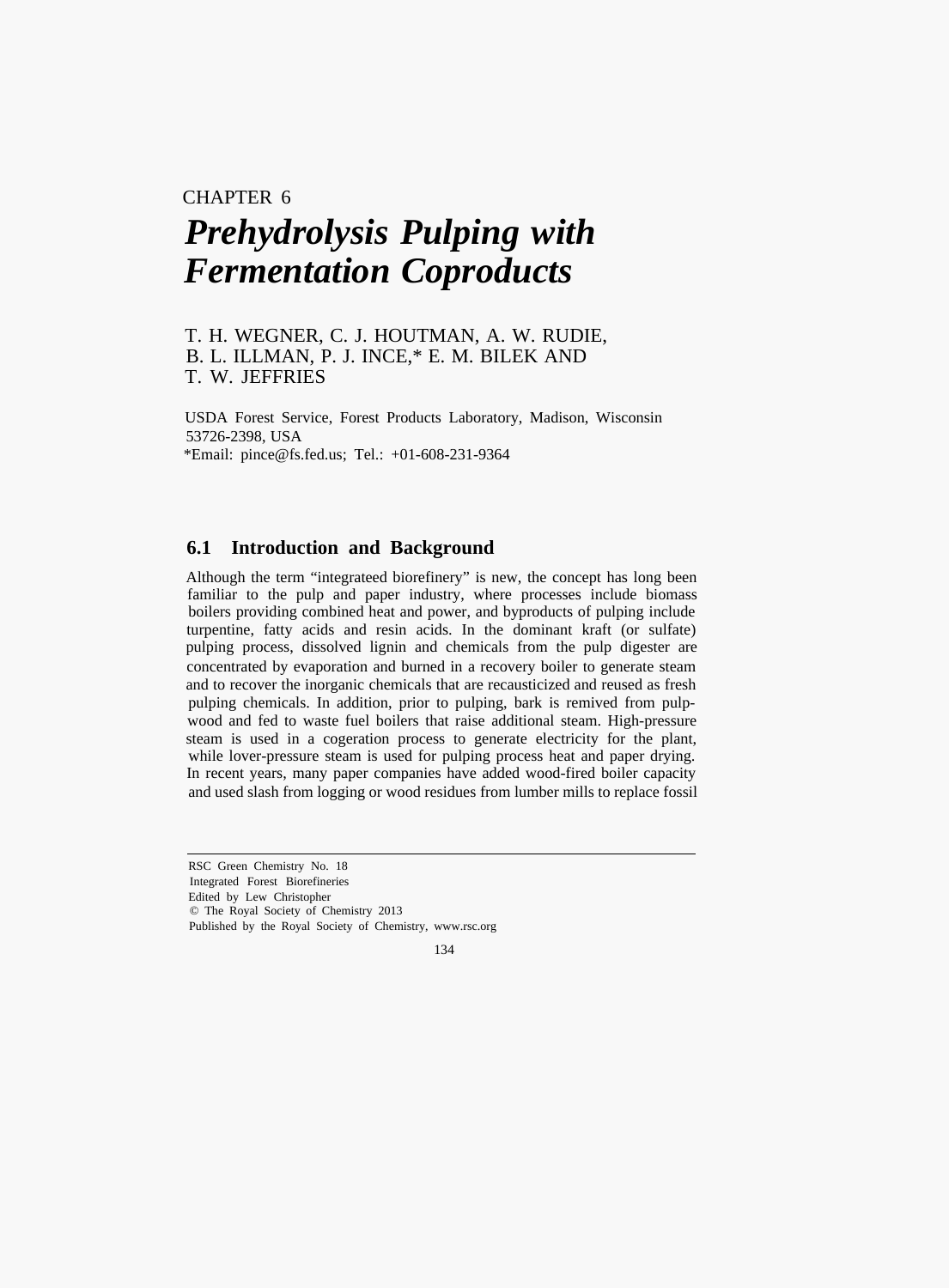fuels, typically requiring only natural gas to operate the lime kilns that are part of the recausticizing process.

In addition to dissolved lignin and degraded carbohydrates, the waste liquor from pulping contains a mixture of fatty acids and resin acids. While evaporating excess water to reach high enough organic solids concentration for the liquor to burn, this mixture of organic acids separates from the remaining liquor and is collected to provide products like the rosin used on the bows of violins or other stringed instruments, and diverse products including soap and the anticholesterol steroid sitostanol used in some fortified foods. In addition, while heating the wood chips at the beginning of the pulping process, a mixture of volatile products distil from the wood to provide turpentine.

Whereas the kraft process has benefited from this diverse range of byproducts for decades, the second most common type of pulping process has had a limited range of byproduct options. Mechanical pulping, chiefly thermomechanical pulping (TMP) and stone groundwood pulping, produces wood pulp used primarily in newsprint for newspapers and coated paper for magazines. These high yield pulps contain nearly all the lignin, hemicellulose and cellulose found in the original wood. High-yield pulp mills still burn bark and other wood wastes to provide steam for power and process heat, and newer processes recover additional waste heat from the thermomechanical pulping process and often with it, turpentine. Mechanical pulp mills are unable to recover the other navel stores chemicals and have very large electrical energy needs that are usually not practical to meet with available wood wastes. One way to improve recovery of potential byproducts at mechanical pulp mills is to carry out an early-stage "prehydrolysis" of wood in order to recover hemicellulose sugars, resin acids, and fatty acids.

The general concept of wood prehydrolysis is not new to the wood pulp industry. The prehydrolysis kraft process was developed commercially around 1950 in order to produce chemically pure cellulose for the dissolving pulp industry: rayon and acetate.<sup>1,2</sup> As shown in Fig[ure 6.1, th](#page-2-0)e prehydrolysis kraft pulping process could yield kraft pulp with nearly all the hemicelluloses and much of the amorphous cellulose removed. The companies that have used this process to produce dissolving pulps have all evaluated a fermentation product from the prehydrolysis solution, but ultimately decided that loss of heat in the digester and loss of fuel for the recovery boiler were too costly to be offset by the value of ethanol that could be produced. Mechanical pulping processes have evaluated various chemical pretreatment processes, and there are mills providing pulps prepared by first pretreating the wood with sodium sulfite or hydrogen peroxide. The thermomechanical pulping process includes a brief preheating stage that hydrolyzes some of the acetate esters in the hemicelluloses and generates an acidic pulping environment and dilute solution of hemicellulose fragments. This treatment must be minimized as extensive prehydrolysis produces lower brightness pulps that cannot be used effectively in most paper grades. The key discovery leading to a prehydrolysis capability for mechanical pulps was that the use of oxalic acid reduced this loss in brightness that rendered the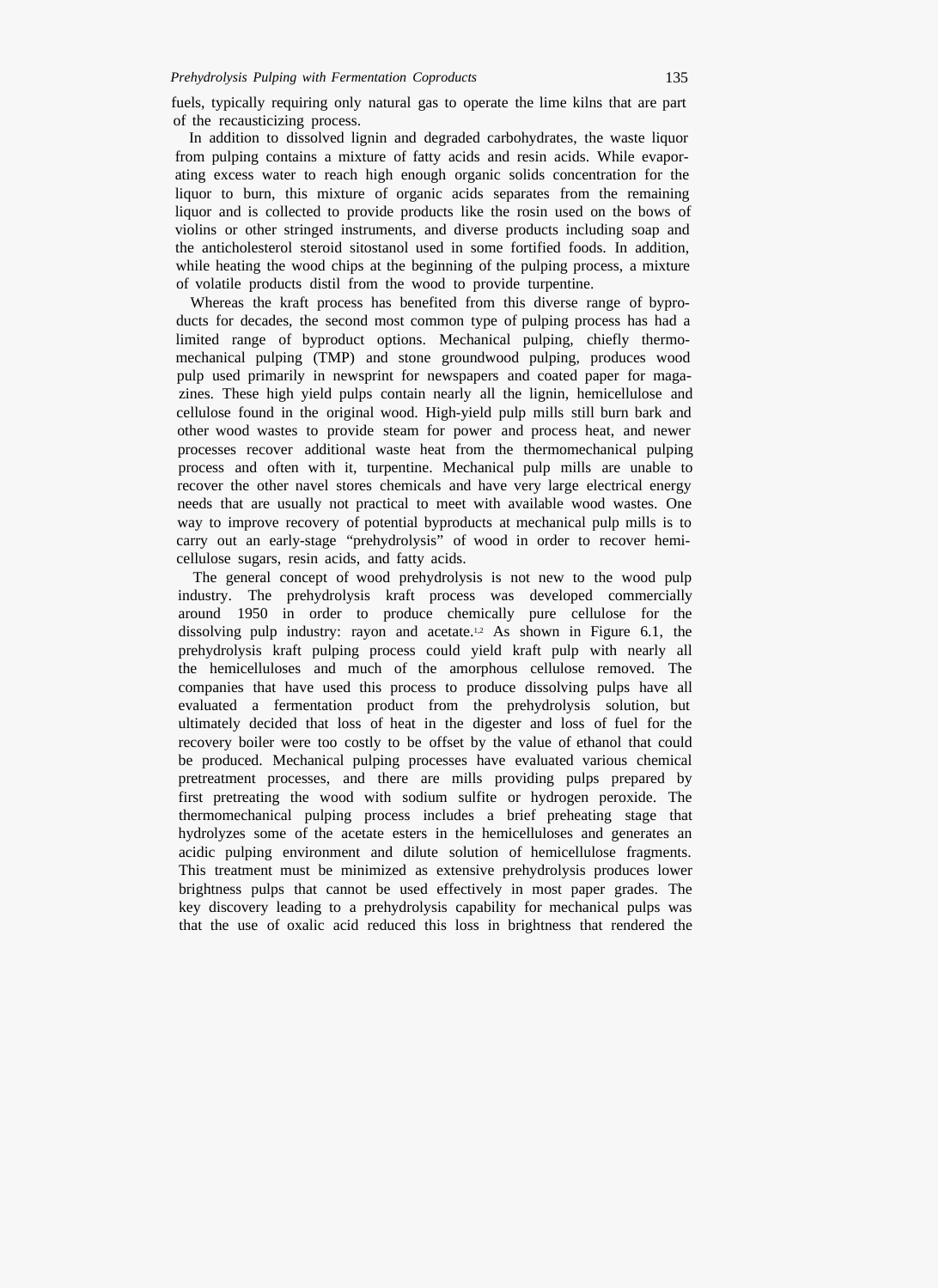<span id="page-2-0"></span>

**Figure 6.1** The carbohydrates in softwood and wood pulp.

pulp unsuitable for paper, and also provided a significant reduction in the amount of electrical energy needed to produce the pulp.

With pulp and paper mills struggling to remain profitable, and with incentives of potentially higher revenues from fuel and chemical byproducts along with government incentives for ethanol production and R&D grant funds for research, the American Forest and Paper Association (AF&PA), through their research committee, the Agenda 2020 Technology Alliance, initiated a research project several years ago to evaluate a range of prehydrolysis process and processing alternatives. Assembling a management and funding consortium of more than 20 corporate sponsors and with over \$1 200 000 in US Department of Energy supporting grant funds, \$200 000 in grant funds from the Wisconsin Department of Natural Resources, and over \$400 000 in funding support from the member companies, the consortium sponsored research at five universities and two government laboratories to evaluate pretreatment conditions, impacts on wood pulp production and quality, fermentation of the prehydrolysis filtrate, and process economics. Known as the VPP (or "Value Prior to Pulping") Consortium, it conducted research to identify potentially profitable operating conditions for prehydrolysis with both hardwood and softwood kraft pulp and TMP.

VPP Consortium research evaluated alkaline and acid pretreatments and helped to explore potential business concepts for prehydrolysis and fermentation in the context of kraft pulping for both hardwood and softwood fiber, and with TMP for use in lightweight coated magazine paper (as described below in more detail). Potential business opportunities and the feasible operating space for this technology vary with each of the options. Alkaline treatments remove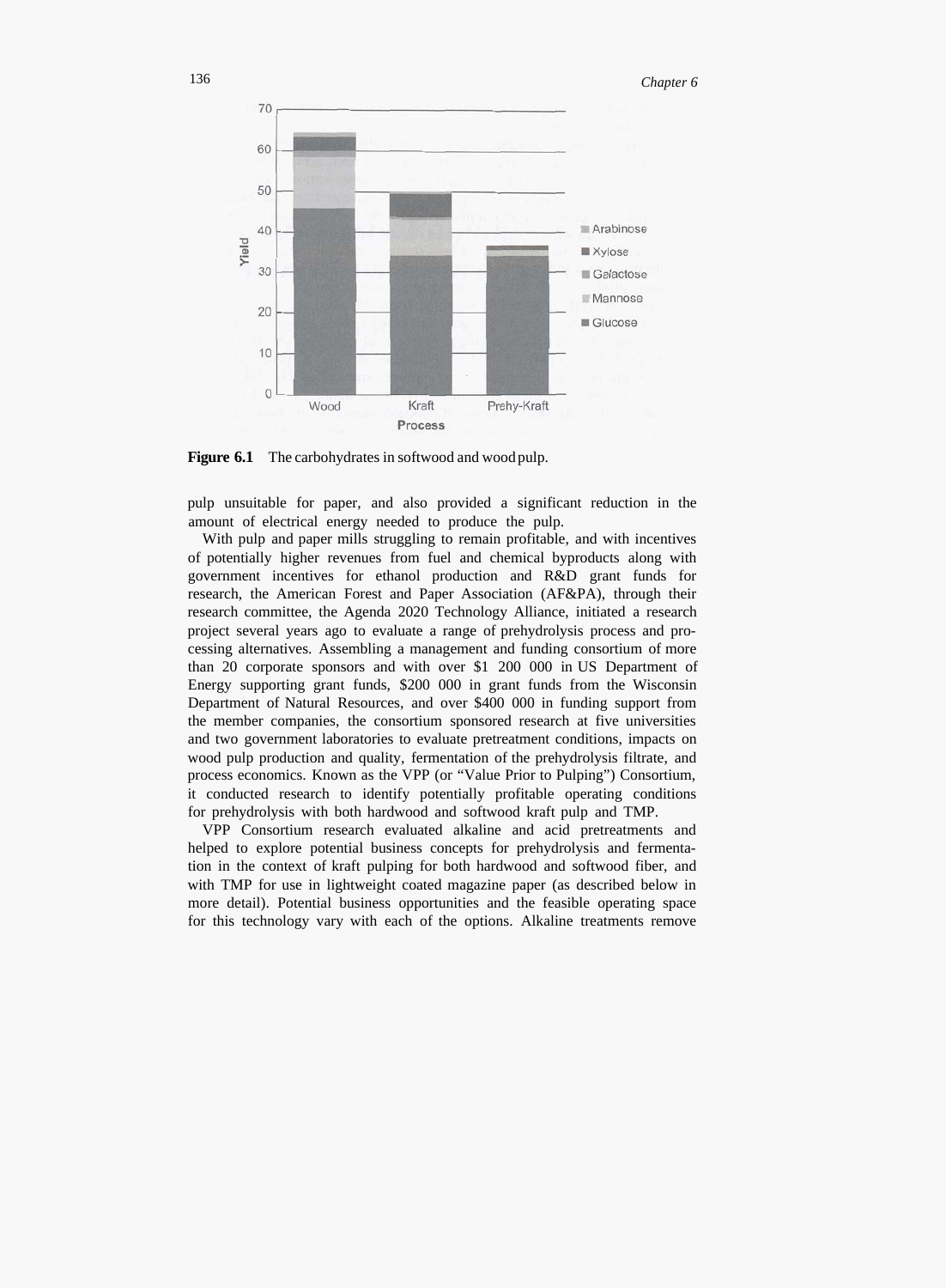carbohydrates without affecting kraft pulp yield, but the resulting prehydrolysis solution has a low concentration of sugars. Moreover, much of the sugar is present as nonfermentable carbohydrate oligomers and the high ionic strength inhibits many fermentation microbes. Acid treatments for softwoods provide acceptable yields of sugars, but have to be carefully controlled since softwood fiber is the high-strength component in most paper products and the pretreatment affects both the strength of the fibers and their ability to naturally bond, as needed to produce paper strength. The prehydrolysis treatment of hardwoods has potentially more operating space since the pulp is not relied on as heavily for paper strength. Also, hardwoods contain more hemicellulose, and it is more easily removed than for softwoods. The hardwood chips are also easier to pulp following treatment than untreated wood chips.<sup>3</sup>

The operating space for pretreatment in association with thennomechanical pulping is very different from that for kraft pulping. Where only about half the mass removed in pretreating wood chips for kraft pulp ends up as a yield loss of pulp with the rest as a loss of waste organics as energy, in TMP nearly 100% of the mass removed in the pretreatment is a loss of product yield. However, production of TMP requires a very large input of electrical energy in refining  $$ nominally 2000 kWh/ton of product, and the acid (or alkaline) pretreatment can reduce this energy requirement by 25% or more. The pretreatment yield and energy savings need to be carried out in a manner that does not reduce the brightness or the strength of the pulp.

Subsequent sections of this chapter describe the research on prehydrolysis with TMP and fermentation of sugars in the hydrolysate. The research on prehydrolysis-TMP focuses on the pilot-plant studies and the process and economic modeling research. The description of fermentation research focuses on the fermentation of hemicellulose sugars to ethanol as part of the VPP researchprogram.

## **6.2 Prehydrolysis Thermomechanical Pulping**

Prehydrolysis-TMP can be viewed as a derivative of research that started in 1980 using fungi and fungal enzymes to enhance or replace traditional mechanical pulping methods such as TMP.4,5 It was discovered that treating wood chips with a white rot fungus and providing sufficient time and conditions for the fungus to degrade the chips significantly decreased the electrical refining energy needed to produce pulp for newsprint or other mechanical pulp paper grades.<sup>6</sup> In a followup project to learn more about the fungal mechanism, one of the compounds exuded by the fungal hyphae was found to be oxalic acid. Although the initial thought was that the oxalic acid recruited iron from the environment and initiated a Fenton radical attack on lignin moieties, it was ultimately determined that oxalic acid alone (or diethyl oxalate as an alternative chemical for introducing the acid) was sufficient to obtain the energy savings.7,8

McDonough at the Institute of Paper Chemistry had previously shown that mineral acids like sulfuric acid and hydrochloric acid had much the same effect, but in that case the energy savings were not of much interest to the industry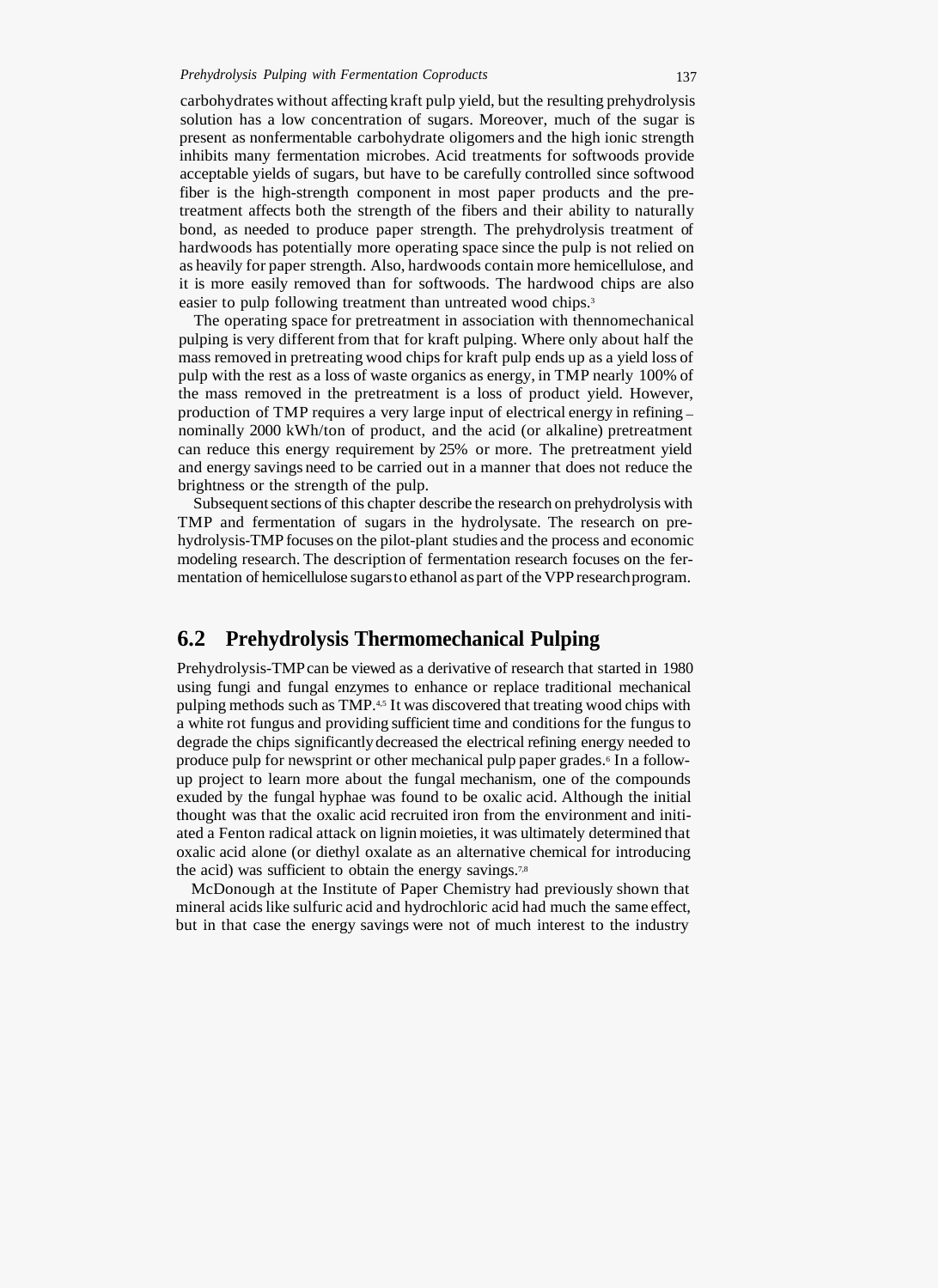because it resulted in significant darkening of the pulp that made it impossible to recover the brightness needed for paper grades (unpublished work: Master's Thesis, Cheryl Rueckert, Institute of Paper Science and Technology, 1993).The oxalic acid treatment, discovered originally by U.S. Forest Products Laboratory and BioPulping International, did not significantly reduce pulp brightness, at least at low treatment levels. The possibility of combining energy-saving oxalic acid pretreatment with a fermentation distillation plant to process the carbohydrate residuals provided the concept of a new opportunity to create added value at TMP mills.

Another study speculated that pulp brightness stabilization with oxalic acid treatment was due either to the  $pK_a$  of the acid providing a  $pH_2$  buffer, or by oxalic acid acting as a reducing chemical and preventing some lignin condensations. Experiments showed that sulfurous acid  $(H_2SO_3)$  also preserved the brightness of wood veneer pieces and provided somewhat lower yield loss under otherwise similar conditions.'

The VPP Consortium then sponsored research to evaluate the effects on TMP of oxalic acid pretreatment and sulfurous acid pretreatment relative to untreated controls. The overall objective was to evaluate three wood species, spruce, the most common species used at TMP mills in the Northeast and Midwest regions; aspen, a hardwood often used because it provides high starting brightness and high opacity; and red pine, a common and readily available wood species in the Midwest that normally requires high energy and provides slightly lower brightness than spruce. Process modeling and economic evaluation focused on the case of a mill producing lightweight coated paper that consisted of about 26% bleached softwood kraft pulp (used mainly for sheet strength), 30% TMP that provides both smoothness and opacity, 30% groundwood pulp, and 15% coating material that provides a gloss surface for printing. Such paper is made to meet strength requirements for high-speed printing presses (used to publish weekly magazines).

Typically, mills with wood species that provide higher strength can increase the amount of TMP, coatings or fillers, whereas mills with lower pulp strengths will require more softwood kraft to maintain critical product qualities. The bleached softwood kraft pulp is the most expensive major component in the paper, considered as purchased market pulp for this analysis, followed by the TMP produced on-site at approximately half the cost, with the clay-coating materials and groundwood pulp as lower-cost components. If prehydrolysis causes a loss of strength in the TMP, it would have to be compensated by purchase of additional kraft pulp. Thus, the research became an effort to identify prehydrolysis conditions where there is no loss in TMP strength and brightness, but significant savings in electrical energy, while also considering the potential for fermentation of prehydrolysis sugars.

#### **6.2.1 Experimental Prehydrolysis-TMP**

Experimental work was carried out using a pilot-plant scale Sunds Defibrator CD-300 woodchip refiner operating at 1.2kg per minute feed rate. The CD-300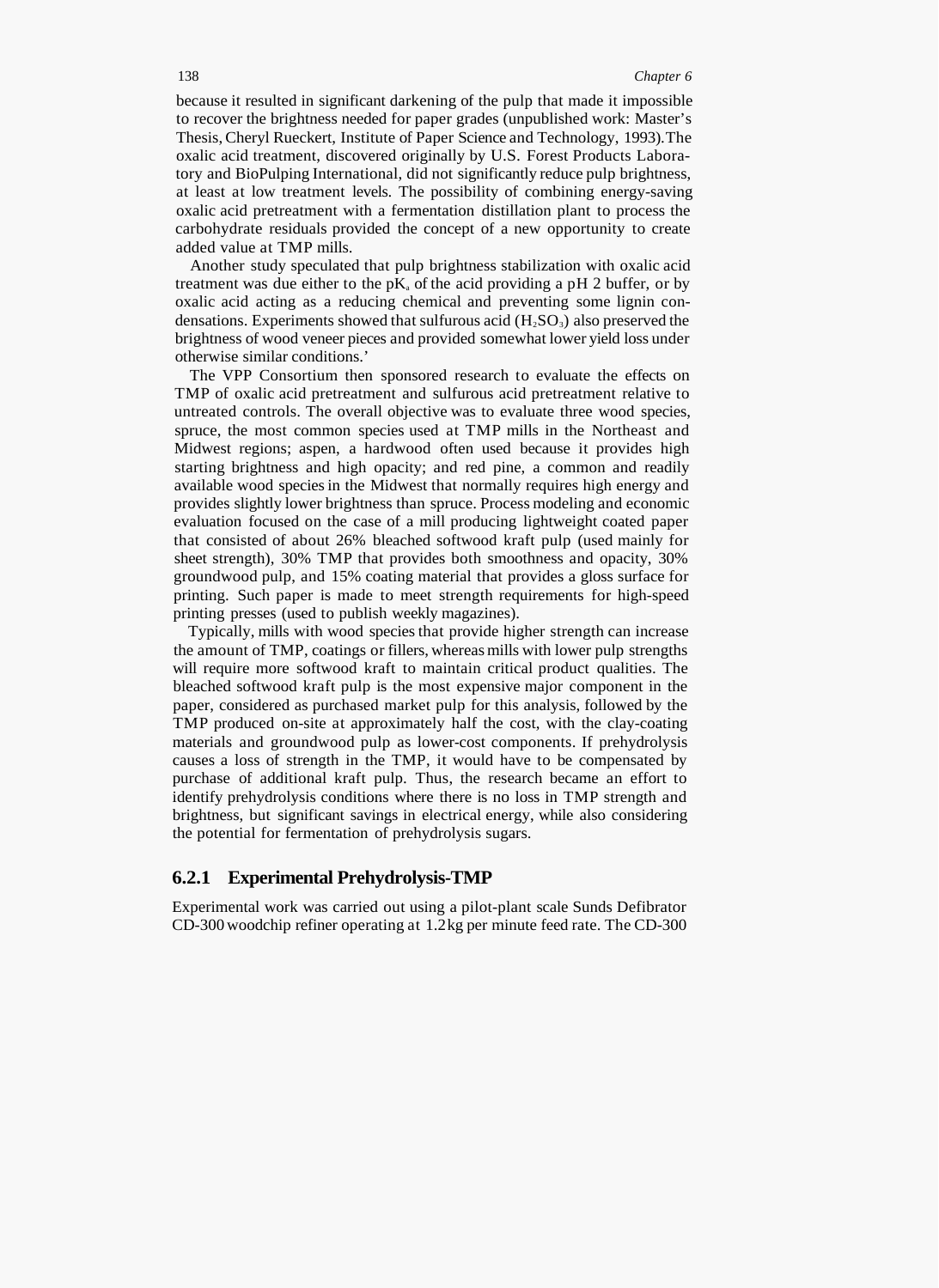consists of a chip hopper with steaming bin and metering screw followed by a plug screw feeder with a compression ratio of 4 to 1. The plug screw feeder compresses the wood chips into a plug of compressed and macerated wood chips to form a steam seal for the pressurized reactor, and also feeds the wood into the PREX chemical mixing system. The PREX is a pair of vertical feeder screws that receive and break up the wood plug from the plug screw feeder. The PREX operates with the wood plug immersed in the chemical treatment solution. As the plug breaks, the wood chips expand, filling the fiber lumens with the treatment solution and providing a very uniform distribution of the acid throughout the wood chips. Typically, one kg of wood (dry weight) absorbs about one kg of water and chemicals in the PREX immersion zone. The PREX screws lift the wood chips out of the treatment solution and drop them into the pressurized preheater, which is operated to maintain a steady chip level and residence time. Pressurized treatment was at 130 °C for 10 min. Acid strength was varied to control the yield.

The pressurized preheater discharges *via* a second metering screw at the bottom of the reactor, which feeds a plug-screw discharger, again with a 4:1 compression ratio. Chips are dewatered to 65-70% solids in the plug screw feeder before the PREX immersion zone, and again dewatered to 65-70% solids by the discharge plug screw following the preheater. Liquor take-up in the PREX is 2-3 liters per minute providing a reactor concentration of about 28% solids and a filtrate (sugar) recovery by the plug screw discharge of 75%. The plug from the discharger is broken up in a pressurized transfer auger that feeds the first-stage pulp refiner. The CD-300 refiner is a pressurized disk mill with a 12*"* (300 mm) flat disc zone plus a 4*"* (100 mm) conical refining zone at the periphery of the plates. The refiner plate gap was adjusted to provide a first-stage specific refining energy loading of 1.1 kWh/kg. Pulp was blown from the refiner to an atmospheric cyclone and collected in 55-gallon drums. Secondstage refining was carried out in a Sprout Waldron 12*"* atmospheric disk refiner using adjustments in plate gap, and multiple passes to provide a variety of specific refiner energy loadings, and degrees of fiberization. The initial quality control test for TMP is a drainage test known as freeness with a target refiner freeness value of 150 mL. Experimental results indicated that the spruce TMP was quite responsive to the oxalic acid treatment, providing a 25% reduction in specific refiner energy (SRE) using just 0.15% oxalic acid on starting wood (dry weight basis). Red pine was much less responsive to the prehydrolysis treatment, and aspen responded poorly and suffered a noticeable brightness loss before achieving even a 15% reduction in SRE. Similar experiments carried out using sulfurous acid did not provide as much energy savings and did not protect brightness as well as anticipated.

The carbohydrate removal was largely independent of species, although aspen on average provided slightly more sugar for a given treatment severity. Two aspects of aspen contribute to this outcome. The most readily removed hemicelluloses are the arabinogalactans followed by xylan. Arabinogalactan is a minor constituent of both hardwoods and softwoods, but aspen contains about 16% xylan compared to just 7% in white spruce." The pretreatment had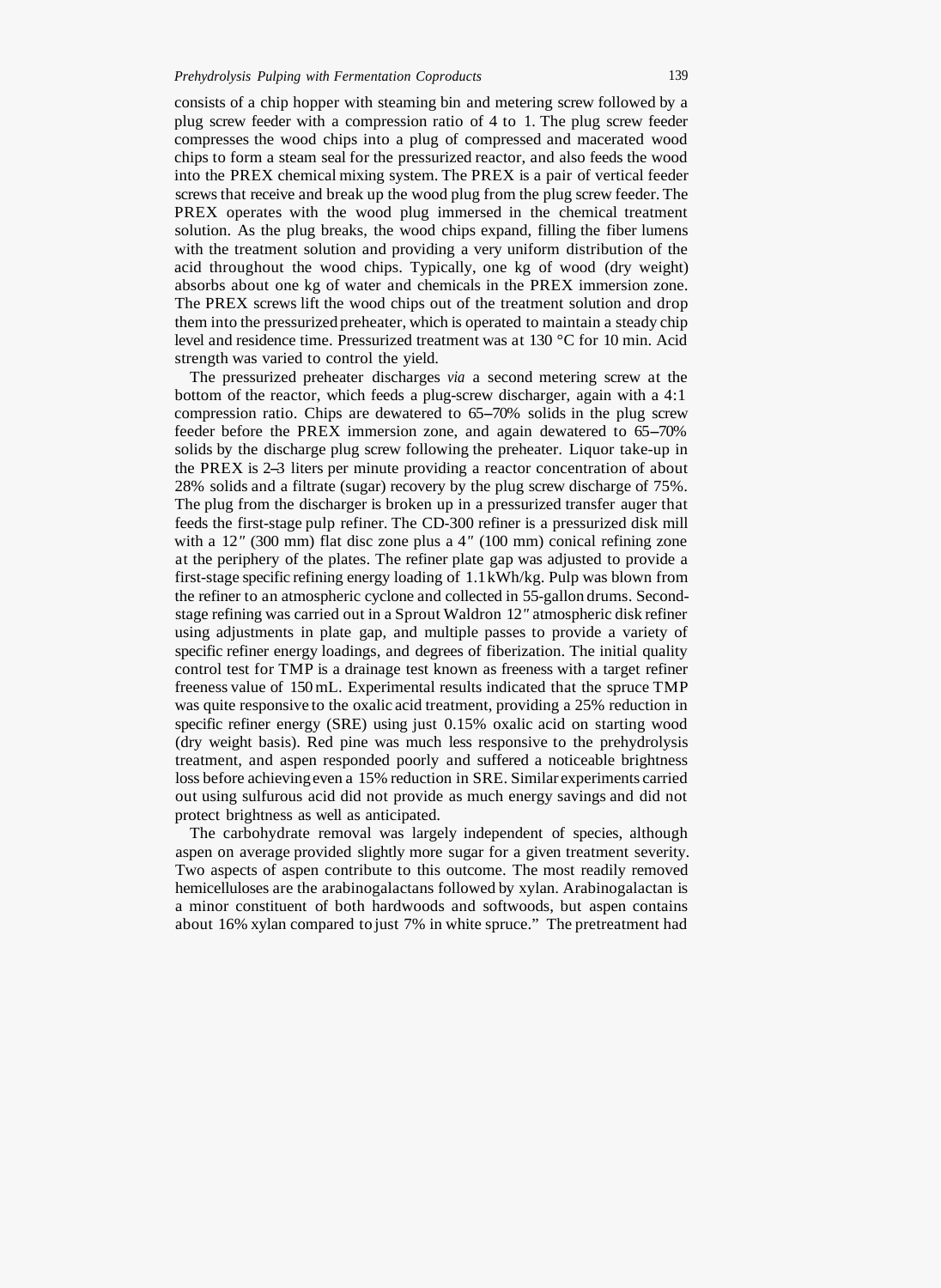<span id="page-6-0"></span>little impact on the tear strength of the pine pulp, actually resulting in a slight increase that persisted to treatment with an oxalic acid charge of 1% on wood. Spruce also showed a minor increase in tear strength, but went through a maximum with the optimum treatment at about 0.2% oxalic acid on wood. Aspen lost 0.5 to 1 mN m<sup>2</sup>/g tear strength under all pretreatment conditions. Hardwood TMP does not contribute much tear strength to a sheet, but this is about a 30% loss from the tear strength of untreated aspen and would have a significant effect on the paper furnish.

#### **6.2.2 Experimental Fermentation of Hydrolysate Sugars**

Fermentation research at the U.S. Forest Products Laboratory (FPL) includes biomass conversion to value-added products such as ethanol biofuel from carbohydrates, as well as the production. of polyhydroxyalkanoate (PHA) bioplastics from lipids and carbohydrates by fermenting bacteria, shown in Figure 6.2, natural and synthetic fermentation enzymes, and fermentation inhibitors in extractives that could be used as antibacterial, antifungal, or pesticide agents.

Scientists at FPL have conducted pioneering research on fermentation of hemicellulose to ethanol for over 20 years, promoting lignocellulosic biomass as a way to meet increasing global energy demands. The research led initially to the adoption of a unique xylose fermenting yeast, *Pichia stipitis,* shown in Figure 6.3, commonly found in the gut of a bark beetle. The research has included the isolation of enzymes and genes responsible for fermentation of xylose by *Schefersomyces stipitis,* the complete genome sequencing of *S. stipitis,*11 metabolic engineering of *S. stipitis* for improved fermentation and development of patented strains of *S. stipitis* for commercial applications. The research has included evaluation of ethanol production from biomass hydrolysates.12 An example of experimental laboratory research is described here involving the fermentation of hemicellulose to ethanol as part of the VPP



**Figure 6.2** PHA producing bacteria *Pseudomonas pseudoflava.*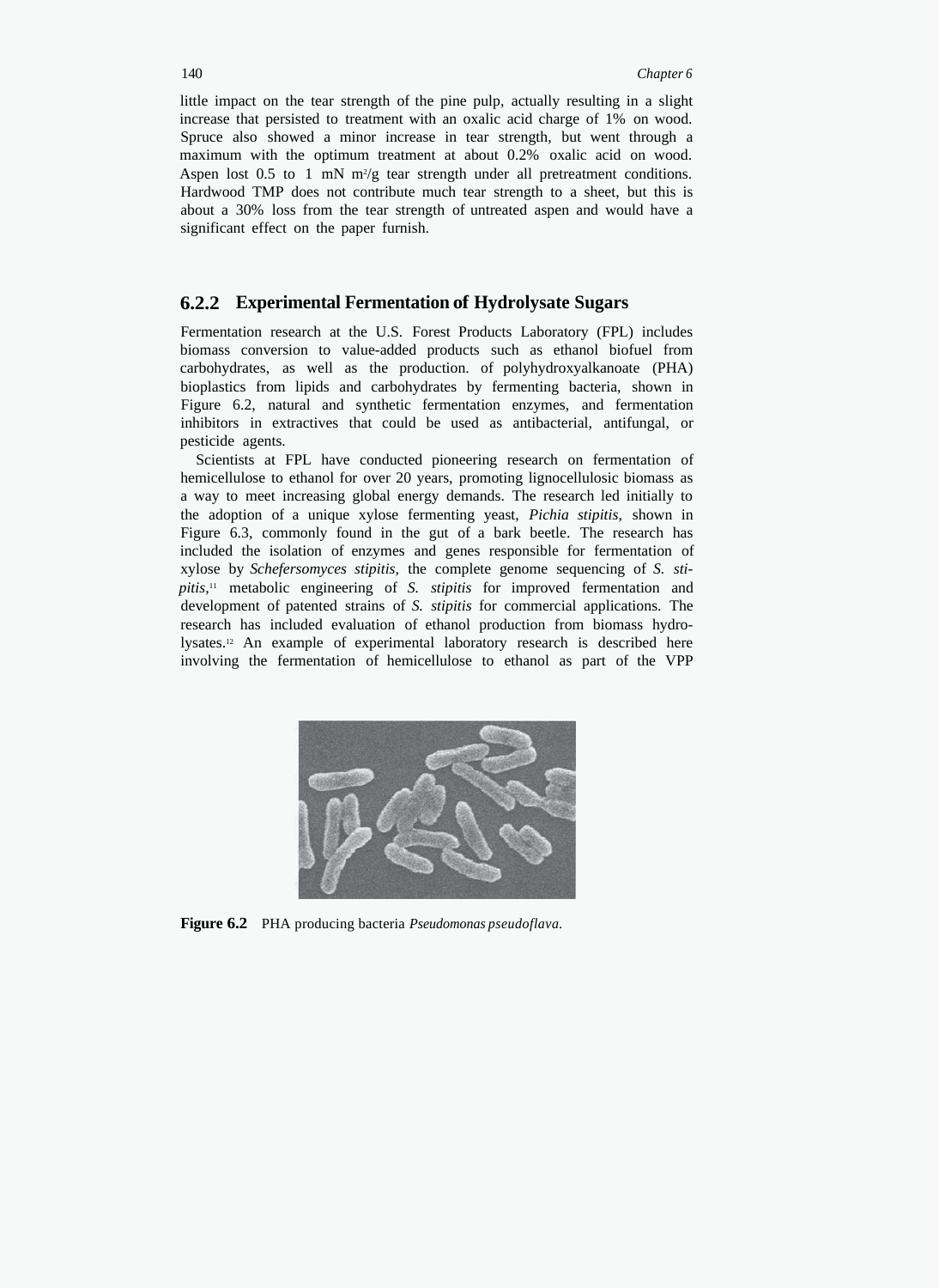

**[Figure](#page-6-0) 6.3** Ethanol producing yeast *Pichia stipitis.* 

|               |             | Sugars concentration |                  |
|---------------|-------------|----------------------|------------------|
| Hydrolysate   | vН          | before hydrolysis    | after hydrolysis |
| Maple         | $\sim$ 2.14 | $\sim 80$ g/L        | $\sim$ 132 g/L   |
| Loblolly Pine | ~1.3        | $\sim 60$ g/L        | $\sim 106$ g/L   |
| <b>MSHW</b>   | $-4.16$     | $\sim 60$ g/L        | $\sim$ 136 g/L   |

**[Table](#page-6-0) 6.1** Total sugars and pH of hydrolysate samples.

research program. In this case the experimental hydrolysate was typical of that which could be obtained in prehydrolysis kraft pulping.

Hemicellulose was extracted from pulpwood of maple (a northern hardwood species), southern pine (loblolly), and mixed southern hardwood (MSHW) species by a hot-water extraction method followed by a membrane separation process to remove water and acetic acid. The resultant hemicellulose fraction was hydrolyzed with  $4\%$  H<sub>2</sub>SO<sub>4</sub> and autoclaved for 15 min. Total sugar content was determined by high-pressure liquid chromatography (HPLC) techniques, and measures of the total sugar content before and after acid hydrolysis and the final pH of hydrolysates are shown in [Table 6.1](#page-6-0). Individual monosaccharide concentrations are given in Tables 6.2, 6.3 and 6.4, along with concentrations of the microbial inhibitors furfural and HMF, as determined also by HPLC.

In the fermentation experiment, *S. stipitis* fermented 100% of the xylose, glucose, galactose and mannose to ethanol in the maple, pine and MSHW hydrolysates. Complete fermentation of the xylose required about four days. *S. stipitis* successfully fermented monomeric sugars in the pine and MSHW extracts, although the hydrolysates contained such low amounts of sugar that ethanol yields were low.

In addition to the sugar monomers, some oligomers in the maple extract were hydrolyzed and the resultant sugars fermented to ethanol by *S. stipitis,* which is known to have an enzyme with the potential for hydrolysis of oligomers. Nutrient requirements were low and are expected to be inexpensive. Biotin and thiamine are the only known essential vitamins for the cultivation of these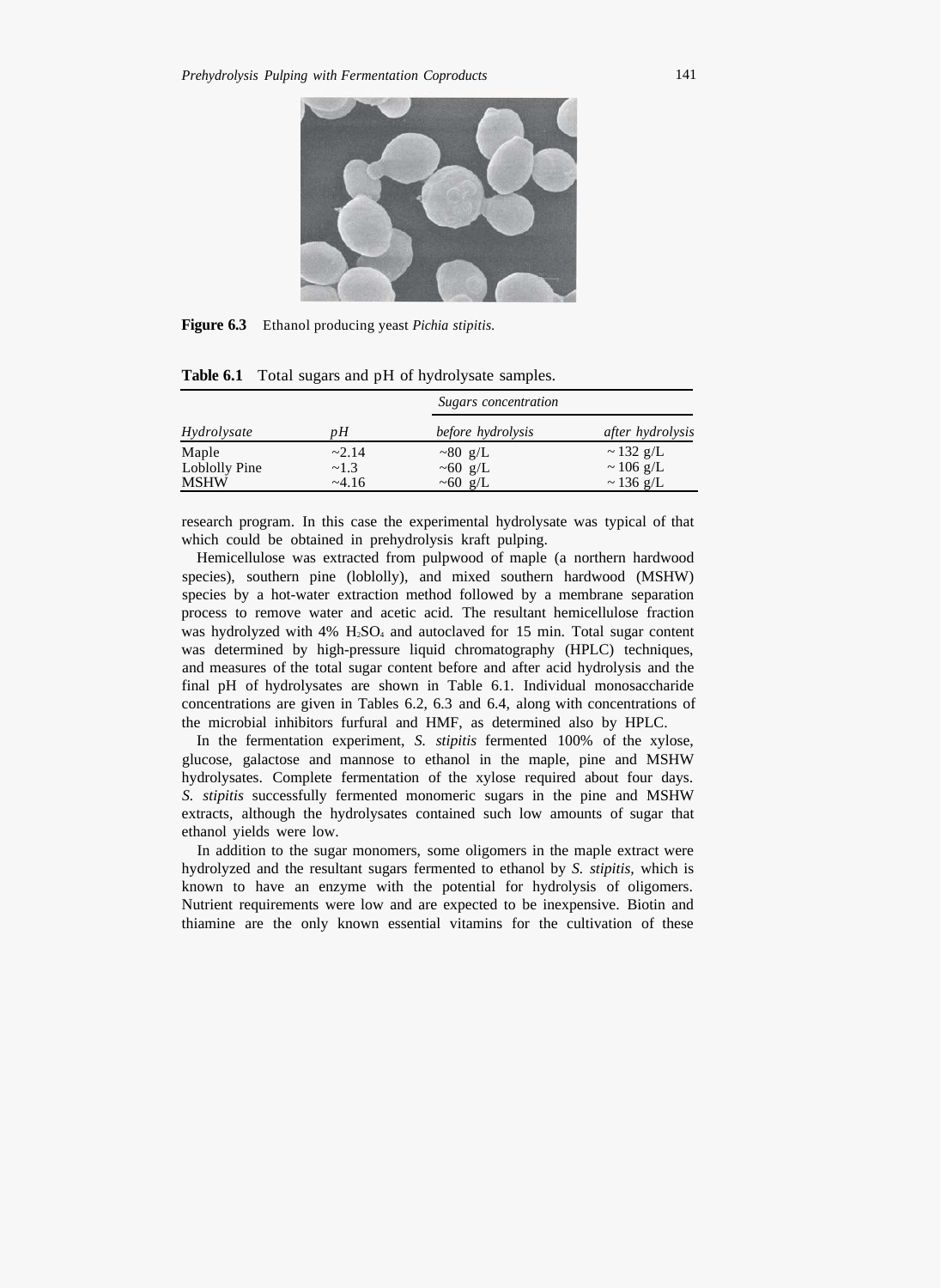<span id="page-8-0"></span>

| Table 6.2 |  | Analysis of maple hydrolysate. |
|-----------|--|--------------------------------|
|           |  |                                |

| Hot-water pretreated maple hydrolysate<br>Hydrolysate ID:         |                               |                                 |                                   |                              |                             |                           |                                    |
|-------------------------------------------------------------------|-------------------------------|---------------------------------|-----------------------------------|------------------------------|-----------------------------|---------------------------|------------------------------------|
| SugarAnalyses, Unit: $g/L$                                        |                               |                                 |                                   |                              |                             |                           |                                    |
| Original                                                          | Glc                           | Xylo                            | Gal                               | Rham                         | Arab                        | Man                       | Total CHO                          |
| HP87P HPLC<br>HP87H HPLC<br>NREL HPLC<br>NREL H <sup>1</sup> -NMR | 10.48<br>1.15<br>8.73<br>3.95 | 63.65<br>71.3<br>72.81<br>104.5 | 7.31<br><b>ER</b><br>8.63<br>4.65 | N.A.<br>ER<br>$N.A$ .<br>3.8 | N.A.<br>3.3<br>4.47<br>3.65 | 3.84<br>ER<br>8.63<br>8.6 | 85.28<br>75.75<br>107.52<br>129.15 |
| Posthydrolysis                                                    | Glc                           | Xylo                            | Gal                               | Rham                         | Arab                        | Man                       | Total CHO                          |
| <b>NREL HPLC</b>                                                  | 6.00                          | 99.65                           | 8.60                              | N.A.                         | 4.72                        | 13.33                     | 132.27                             |
| Inhibitor analyses, Unit: $mg/L$                                  | HMF                           |                                 | Furfural                          |                              | Acetic acid                 |                           |                                    |

Original N.A. 1.25 1.22

 $Glc =$  glucose; Xylo =Xylose; Gal = Galactose; Rham = Rhamnose; Arab =Arabinose; Man = Mannose; Total CHO = total carbohydrate.

ER - galactose, rhamnose, mannose cannot be separated from xylose peak.

**Table 6.3** Analysis of loblolly pine hydrolysate.

| Hydrolysate ID:                                                           | Loblolly Pine         |       |                        |                            |      |               |                        |       |                |                          |
|---------------------------------------------------------------------------|-----------------------|-------|------------------------|----------------------------|------|---------------|------------------------|-------|----------------|--------------------------|
| <i>SugarAnalyses, Unit: <math>g/L</math></i>                              |                       |       |                        |                            |      |               |                        |       |                |                          |
| Original                                                                  | Glc                   | Xylo  |                        | Gal                        |      | Rham          | Arab                   |       | Man            | Total CHO                |
| HP87P HPLC<br>HP87H HPLC<br>Dionex IC                                     | 4.18<br>3.20<br>3.11  |       | 9.88<br>35.43<br>15.95 | $*$ low $*$<br>ER.<br>9.15 | ER   | 22.70<br>0.44 | 2.66<br>17.77<br>17.22 | ER.   | 17.42<br>9.94  | 56.84<br>58.10<br>55.81  |
| 4\% $H_2SO_4$ , 15 mins<br>HP87P HPLC<br>HP87H HPLC<br>Dionex IC          | 21.7<br>10.2<br>13.17 | 25.82 | 33.14<br>70.32         | 31.1<br>ER.<br>17.47       | ER.  | 16.0<br>0.73  | 15.62<br>15.3<br>18.14 | ER    | 23.24<br>31.33 | 140.8<br>95.82<br>106.66 |
| Cation $-ICP$ Unit: $mg/L$                                                | Al                    | Ca    | Cr                     | Cu                         |      | Fe            |                        | Mg    | Ni             | Zn                       |
| Original                                                                  | 1.17                  | 6.82  | 52.70                  |                            | 1.39 | 185.83        |                        | 91.99 | 2.66           | 0.29                     |
| Inhibitor analyses, Unit: $mg/L$<br><b>HMF</b><br>Furfural<br>Acetic acid |                       |       |                        |                            |      |               |                        |       |                |                          |
| Original                                                                  | 5                     |       | 2.5                    |                            |      | 1.33          |                        |       |                |                          |

Glc = glucose; Xylo = Xylose; Gal = Galactose; Rham = Rhamnose; Arab =Arabinose; Man = Mannose; Total CHO = total carbohydrate.

\*low\* - below the detection limit.

ER - galactose, rhamnose, mannose cannot be separated from xylose peak.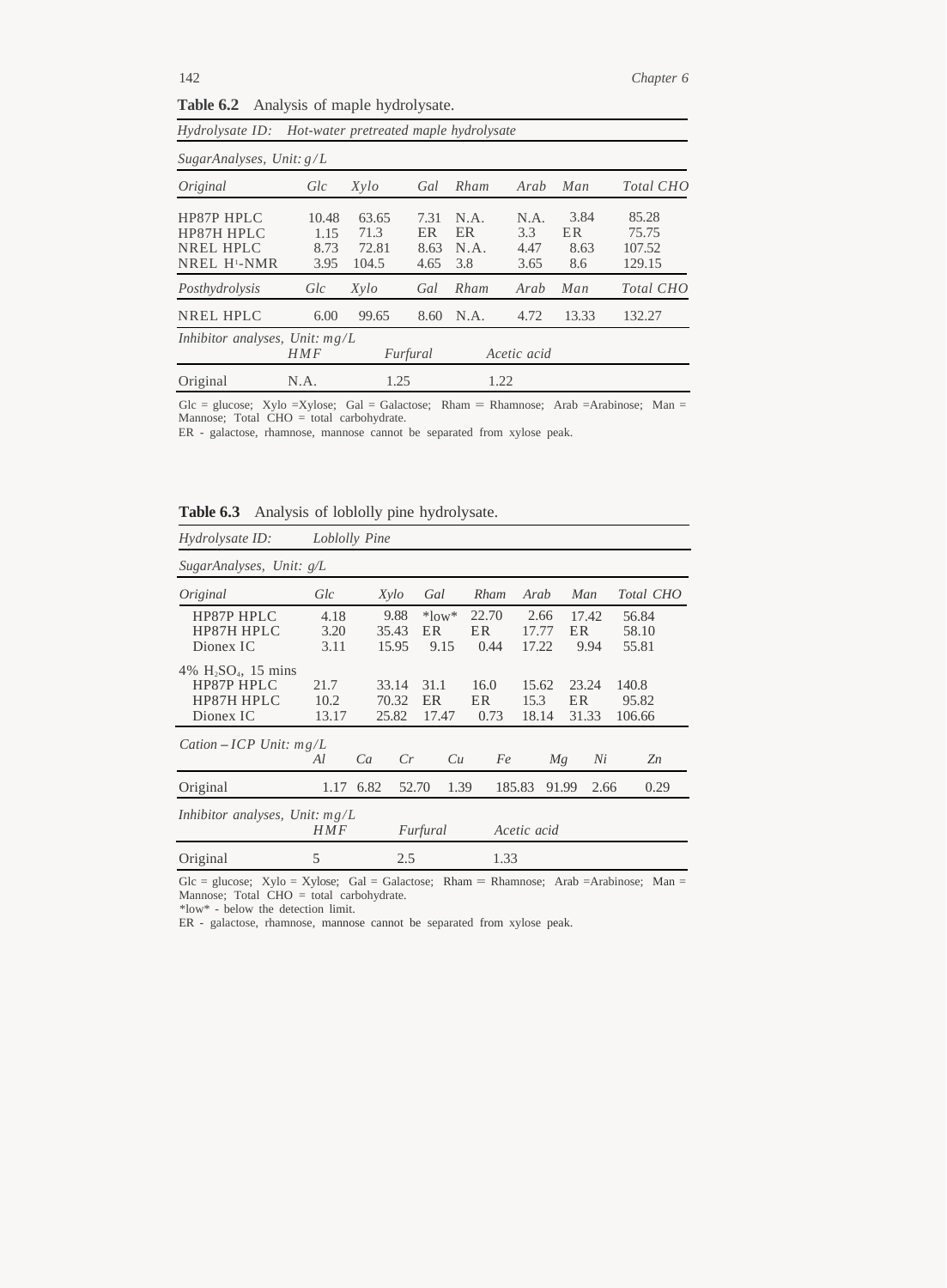| Table 6.4 |  |  |  | Analysis of mixed southern hardwood hydrolysate. |
|-----------|--|--|--|--------------------------------------------------|
|-----------|--|--|--|--------------------------------------------------|

| Hydrolysate ID:                       | Mixed Southern Hardwood          |             |               |             |                           |                           |             |                     |       |                     |     |                        |           |
|---------------------------------------|----------------------------------|-------------|---------------|-------------|---------------------------|---------------------------|-------------|---------------------|-------|---------------------|-----|------------------------|-----------|
| Sugar Analyses, unit: g/l             |                                  |             |               |             |                           |                           |             |                     |       |                     |     |                        |           |
| Original                              | Glc                              |             | Xylo          |             | Gal                       | Rham                      |             | Arab                |       | Man                 |     |                        | Total CHO |
| HP87P HPLC<br>HP87H HPLC<br>Dionex IC | 18.3<br>7.8<br>11.16             |             | 44.2<br>30.81 | 51.74       | $*$ low $*$<br>ER<br>7.15 | $*$ low $*$<br>ER<br>3.09 |             | 6.76<br>4.7<br>1.31 |       | 10.94<br>ER<br>6.62 |     | 87.74<br>56.7<br>60.14 |           |
| 4% $H_2SO_4$ , 15 min<br>HP87H HPLC   | 18.4                             |             | 107.1         |             | ER                        | ER                        |             | 10.5                |       | ER                  |     | 136                    |           |
| 4\% $H_2SO_4$ , 30 min<br>HP87P HPLC  | 18.1                             |             | 101.6         |             | ER                        | ER                        |             | 10.4                |       | ER                  |     | 130                    |           |
| Cation Analyses, ICP-MS unit: mg/l    |                                  |             |               |             |                           |                           |             |                     |       |                     |     |                        |           |
|                                       | Al                               | Ca          |               | Cr          | Cu                        |                           | Fe          |                     | Mg    |                     | Ni  |                        | Zn        |
| Original                              |                                  | 13.1 1418.8 |               | 2.9         | 0.2                       |                           | 1061.8      |                     | 807.7 |                     | 3.4 |                        | 11.0      |
|                                       | Inhibitor analyses, Unit: $mg/L$ |             |               |             |                           |                           |             |                     |       |                     |     |                        |           |
|                                       | <b>HMF</b>                       |             |               |             | Furfural                  |                           |             | Acetic acid         |       |                     |     |                        |           |
| Original                              | $*$ low $*$                      |             |               | $*$ low $*$ |                           |                           | $*$ low $*$ |                     |       |                     |     |                        |           |

 $Glc = glucose; Xylo = Xylose; Gal = Galactose; Rham = Rhamnose; Arab = Arabinose; Man = Iw, and and Iw.$ Mannose; Total CHO = total carbohydrate.

\*low\* -below the detection limit.

ER - galactose, rhamnose, mannose cannot be separated from xylose peak.

organisms. During the ethanol fermentation process, *S. stipitis* also produced a byproduct xylitol, a sweetener used in the food industry.

In summary, laboratory experiments showed that *S. stipitis* can successfully ferment monomeric sugars in maple, pine and MSHW hydrolysates, although in the experiments pine and MSHW hydrolysates contained such low amounts of sugar that ethanol yields were low. The xylose-metabolizing yeast *S. stipitis*  strain CBS 6054 is a good candidate for commercial development of hot-water extracted maple hydrolysates, because the strain has promise for oligosaccharide hydrolysis while fermenting subsequent monomeric sugars to ethanol. For a commercial scale-up of ethanol production, a minimum of 10-15% sugar concentration in hydrolysate would be needed for best ethanol production, at least 6% (wt) ethanol with 1 g ethanol/L per hour. A xylose fermenting microorganism like *S. stipitis* is required to reach these levels.

#### **6.2.3 Modeling Prehydrolysis-TMP and Fermentation Process Concept**

Addition of a prehydrolysis and fermentation process to an existing pulp and paper mill would impact overall mill operations, so we take the "whole-mill'' approach to modeling prehydrolysis pulping and fermentation process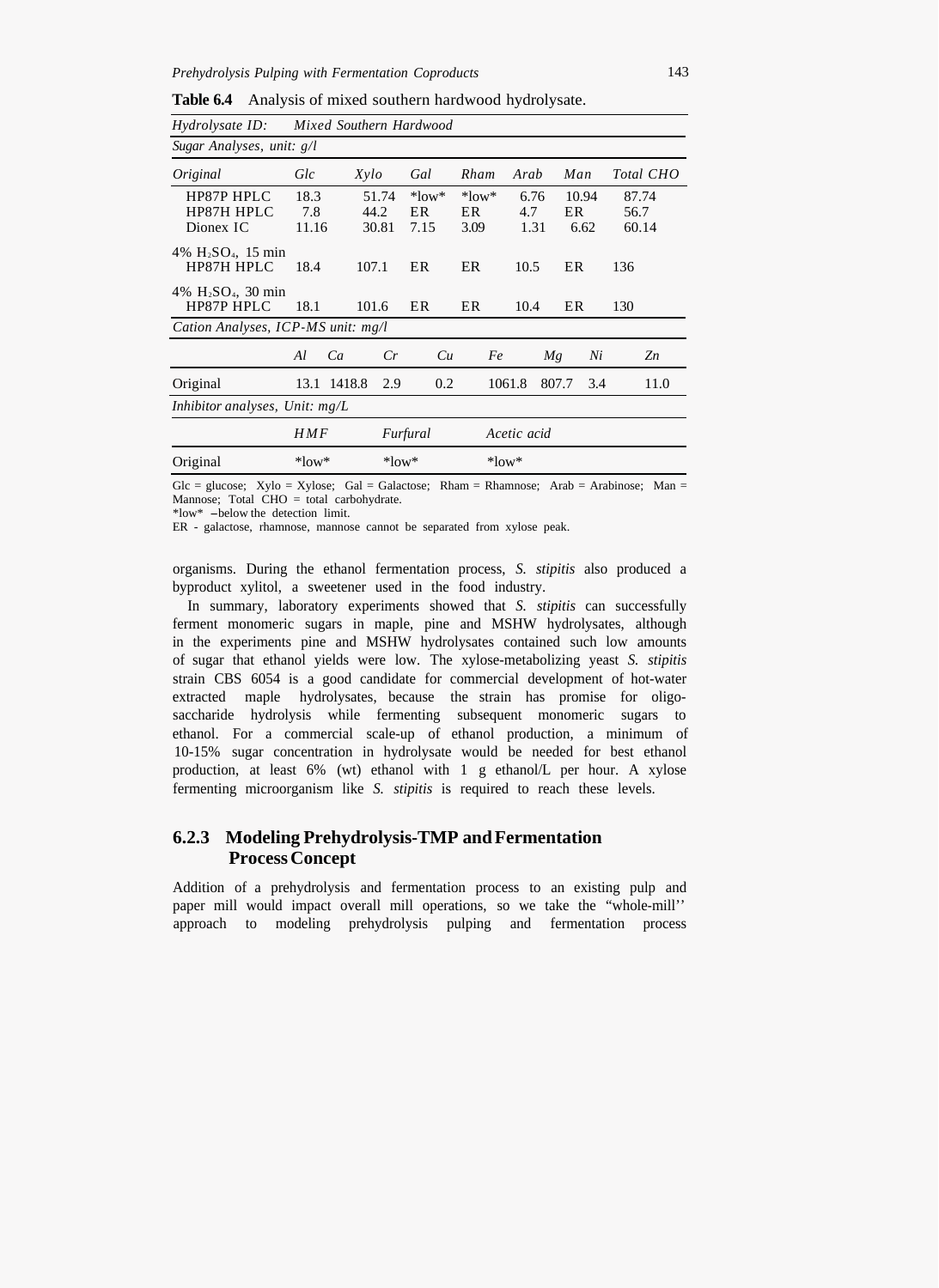concepts. For example, at a typical mill producing lightweight coated paper using TMP blended with purchased kraft pulp, the pretreatment of wood chips will remove hemicellulose and increase the moisture content of chips fed to the TMP refiners, while reducing specific energy required in the refiners, which in turn will allow the production of higher quality and higher volumes of TMP pulp at the same energy input, offsetting some of the more expensive purchased kraft pulp input.

To model this prehydrolysis-TMP and fermentation process concept, FPL researchers developed models of overall pulp and paper mill operations, using energy and mass balance equations. The energy and mass balance equations were designed with sufficient detail to predict operational impacts of prehydrolysis on overall mill-wide operations. While the energy and mass balance equations were implemented in Microsoft Excel, the results for several cases were validated by comparing with more complete WinGEMS models. Win-GEMS is the pulp and paper industry's premier process simulation tool that has been used for many years to model pulp and paper production processes.

The FPL models were constructed using hypothetical but realistic mill parameters and scales that were thought to be "typical" of commercial operations. The objective of the modeling was to determine conditions under which an investment in prehydrolysis pulping might be a good business decision. The models include capital costs that are considered to be accurate within perhaps ±30%, and in general there remains some uncertainty about actual production performance of the process itself, so the analysis is accompanied by sensitivity analysis and stochastic risk analysis, recognizing the variability and uncertainties related to underlying parameters. The models are tools that can help to identify opportunities for commercial development, but actual investment decisions will require more detailed analysis supported by more precise engineering estimates of capital costs and operating parameters.

FPL researchers recently developed preliminary estimates of financial performance for various prehydrolysis-TMP investment scenarios with projected financial cash flow worksheets linked to process energy and mass balance equations that were developed in Microsoft Excel.13,14 The resulting VPP-TMP process and economic model is also available for download at the VPP website maintained at SUNY-ESF (www.esf.edu/pbe/vpp/). In addition, stochastic simulation was incorporated into the VPP model as a way to show variability in the predicted financial returns in relation to probability distributions of specified engineering and financial parameters.

The VPP-TMP model computes an incremental investment analysis based on differences in projected cash flows for whole pulp and paper mill operations, between what is called the "process" case with VPP, and the "base" case without VPP (*i.e.* the existing mill without prehydrolysis and fermentation). The differences or "incremental" cash flows are used to compute measures of financial performance for the hypothetical VPP investment, including internal rate of return and discounted net present value. These measures may be used to evaluate the financial feasibility of the business concept. The Excel model computes the financial performance measures in three ways: before tax and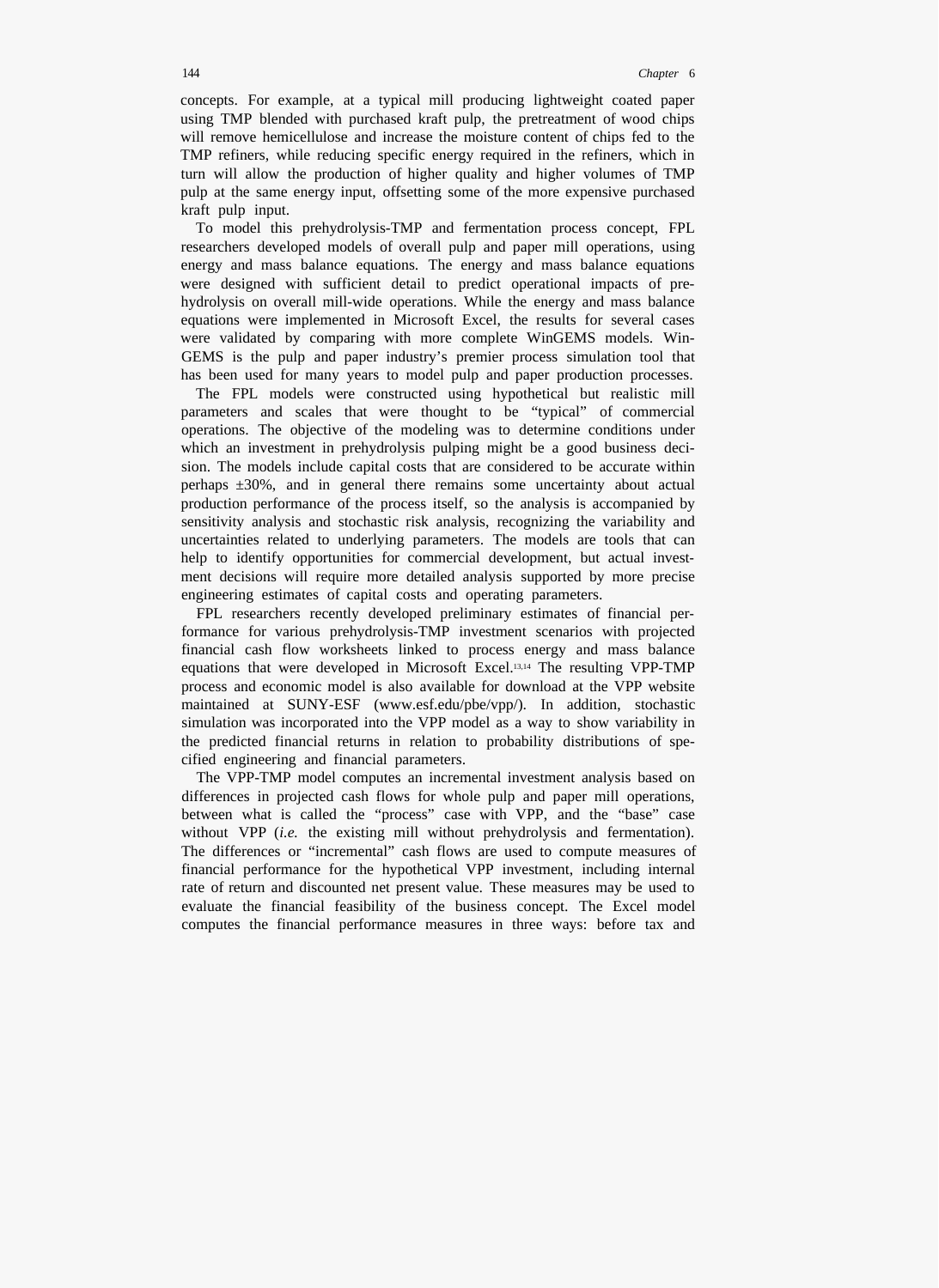finance, before tax, and after tax (the latter two options include the effects of capital financing or borrowing). Internal rates of return are calculated both on a "nominal" basis, which includes inflation, and on a "real" basis, which removes inflation.

For VPP/TMP the base case mill is assumed to be currently processing 300 oven dry metric tons per day (OD MT/day) of chips into thermomechanical pulp, with a specific refiner energy input of 2.1 MWh/MT. This TMP is blended with groundwood pulp and bleached kraft pulp. The blended pulp is used to make lightweight coated paper. The boundary of the VPP-TMP model starts with clean chips entering the primary TMP refiner and ends with the dried coated paper product. Full steam recovery from the refiners is implemented. The financial model suggests that if the base case TMP mill's initial capital investment was \$620 million (the cost of a new mill) the after-tax internal rate of return over a 20-year lifetime would be 6.7%, but more typically an existing mill would be an older mill with smaller and depreciated capital costs.

The FPL VPP-TMP model uses engineering parameters estimated from VPP-TMP experimental results.13 In addition, the model incorporates recent historical price data for pulp, wood, chemicals and electricity. The projected financial performance of the VPP business concept was estimated for aspen, spruce, and pine. Oxalic acid was presumed to be used as the primary pretreatment chemical. The level of oxalic acid was chosen to be the maximum level that would not significantly degrade the strength or optical properties of the wood pulp.

In the cases of aspen and pine the pretreatment was estimated to improve the strength properties of the resulting TMP pulp. The power load of the refiner was assumed to be limited at its current level, and the paper production also limited to its current level by market demand. For all the wood species analyzed the specific energy for refining would be reduced as a result of pretreatment. Thus, while maintaining the total electric power load on the refiners, the mill could increase the throughput of TMP. Since the overall paper production was also held constant it was determined that a lower amount of groundwood pulp and/ or bleached kraft pulp would be used for blending with TMP. [Table 6.5](#page-12-0) displays the major operating parameters for the base case (the existing mill without prehydrolysis and fermentation) and the three different process cases involving prehydrolysispulping and fermentation for each of three different wood species.

In the model, the cash-flow analysis worksheet provides calculations of the after-tax net present values and internal rates of return for the three process cases. We assumed a pretax nominal discount rate of 11 % with Federal and state income taxes at a combined effective rate of 41.5%. [Table 6.6](#page-12-0) shows key model results and assumptions, including projected financial performance for the three process cases (after-tax net present value, NPV, and internal rates of return, IRR, on both nominal and real dollar basis), ethanol production, and the capital costs of ethanol production and pretreatment facilities. Ethanol capital costs vary among the three cases because of varying levels of woodsugar recovery and fermentation. Projected real IRRs of 16-27% across the three cases indicate positive expected financial performance. The main source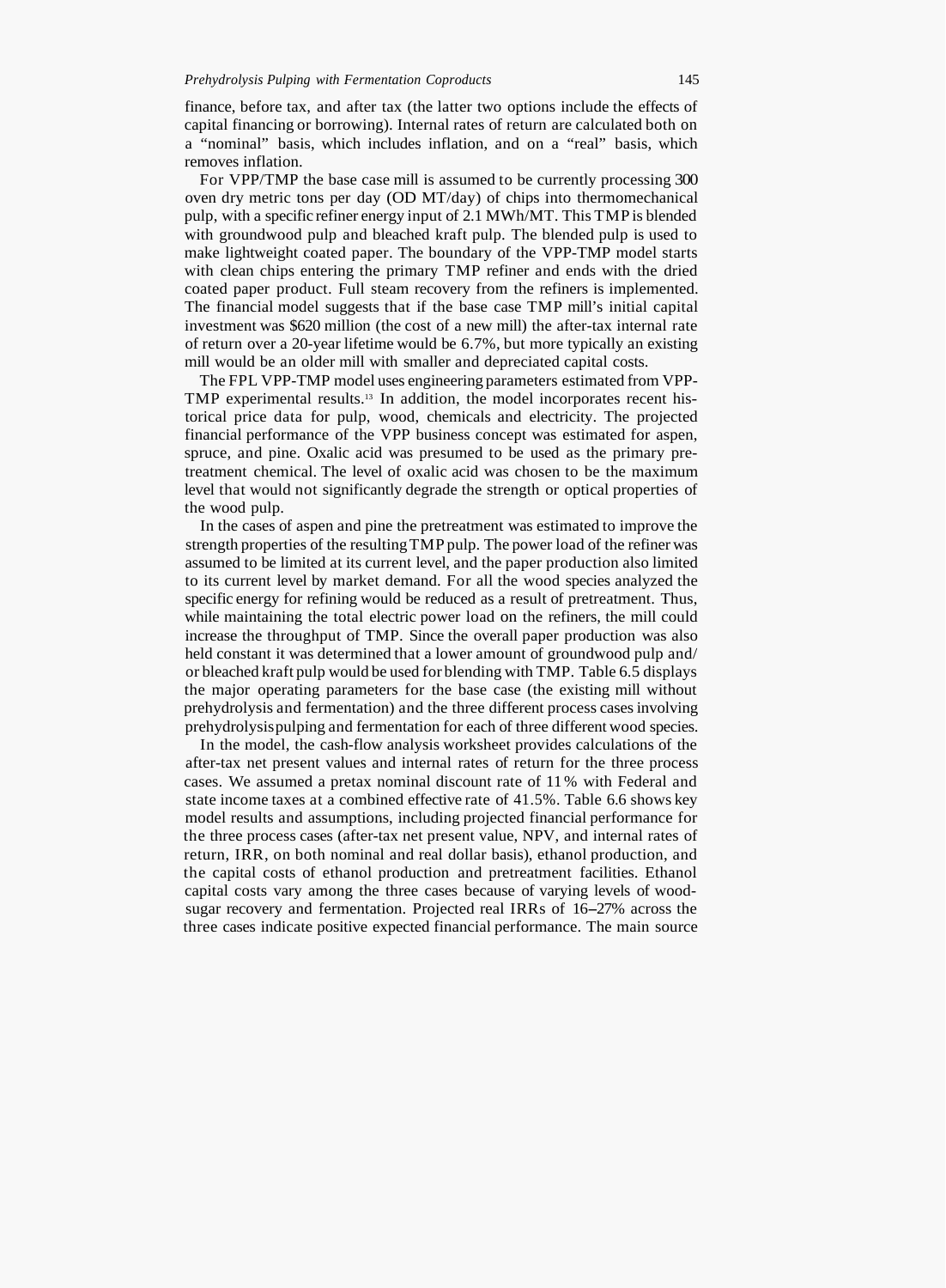| Table 6.5 Operating parameters for TMP cases. |  |  |  |
|-----------------------------------------------|--|--|--|
|-----------------------------------------------|--|--|--|

| <b>Process Parameters</b>                 | Base     | Aspen | <i>Spruce</i> | Pine |
|-------------------------------------------|----------|-------|---------------|------|
| Wood moisture content (% total weight)    | 50       | 50    | 50            | 50   |
| OA loading (% on wood weight)             | 0.00     | 0.85  | 0.07          | 0.90 |
| Sulfur Dioxide (% on wood weight)         | 0.0      | 1.0   | 0.0           | 0.0  |
| Hydrogen Peroxide (% on pulp weight)      | 2.0      | 1.5   | 2.0           | 3.0  |
| Sodium Bisulfite (% on pulp weight)       | 0.50     | 0.00  | 0.50          | 0.75 |
| Hemis removed, total (% total available)  | $^{(1)}$ | 10    | 3             | 20   |
| Extractives removed (% total available)   | $\theta$ | 50    | 50            | 50   |
| Acetic acid removed (% wood treated)      | $^{(1)}$ | 1.5   | 0.25          | 0.25 |
| Primary specific energy (MWh/m.t.)        | 1.12     | 0.83  | 0.78          | 0.78 |
| Secondary specific energy (MWh/m.t.)      | 0.70     | 0.52  | 0.49          | 0.49 |
| Rejects specific energy (MWh/m.t.)        | 0.70     | 0.52  | 0.49          | 0.49 |
| Kraft pulp (% fraction total pulp)        | 30       | 24    | 30            | 24   |
| Groundwood pulp (% fraction total pulp)   | 35       | 30    | 21            | 28   |
| LWC coating weight (% of paper weight)    | 15       | 15    | 15            | 15   |
| Conversion monosaccharide to ethanol (%)  | $\Omega$ | 46    | 46            | 46   |
| TMP mill process labor (workers/day)      | 24       | 24    | 24            | 24   |
| Ethanol plant process labor (workers/day) | 0        | 12    | 12            | 12   |

**Table 6.6** Financial performance of incremental investment for various VPP/ TMP cases.

|                                        | Aspen | <i>Spruce</i> | Pine |
|----------------------------------------|-------|---------------|------|
| After-tax NPV (\$ million)             | 48.2  | 32.7          | 26   |
| After-tax nominal IRR                  | 30%   | 26%           | 20%  |
| After-tax real IRR                     | 27%   | 23%           | 16%  |
| Ethanol production (million gal/yr)    | 1.01  | 0.59          | 1.92 |
| Ethanol capital cost (\$ million)      | 10.1  | 5.9           | 19.2 |
| Pretreatment capital cost (\$ million) | 25.4  | 25.9          | 26.9 |

of the positive financial performance is a combination of significant specific energy savings and strength improvement of the TMP pulp, which allows for a reduction in expensive kraft pulp.

In an effort to further understand the factors that control the financial performance in the model, sensitivity analysis was performed by sequentially increasing various process parameters by 1%, one at a time. The results of sensitivity analysis varied across the different process cases, but in general the parameters to which the model was most sensitive are shown in Table 6.7, along with "reasonable" expected values of those parameters, and a range in their expected values from more "pessimistic" to more "optimistic". When the ranges of parameter values that are shown in Table 6.7 are introduced into the model it determines the sensitivity of projected financial performance (*e.g.* the sensitivity of NPV) to expected variation in process parameters. The parameters associated with the pulp blend are found to be the most important in terms of their impact on financial performance in the model. Pretreatment capital cost is next. Absent from this list is electrical power cost because in this

<span id="page-12-0"></span>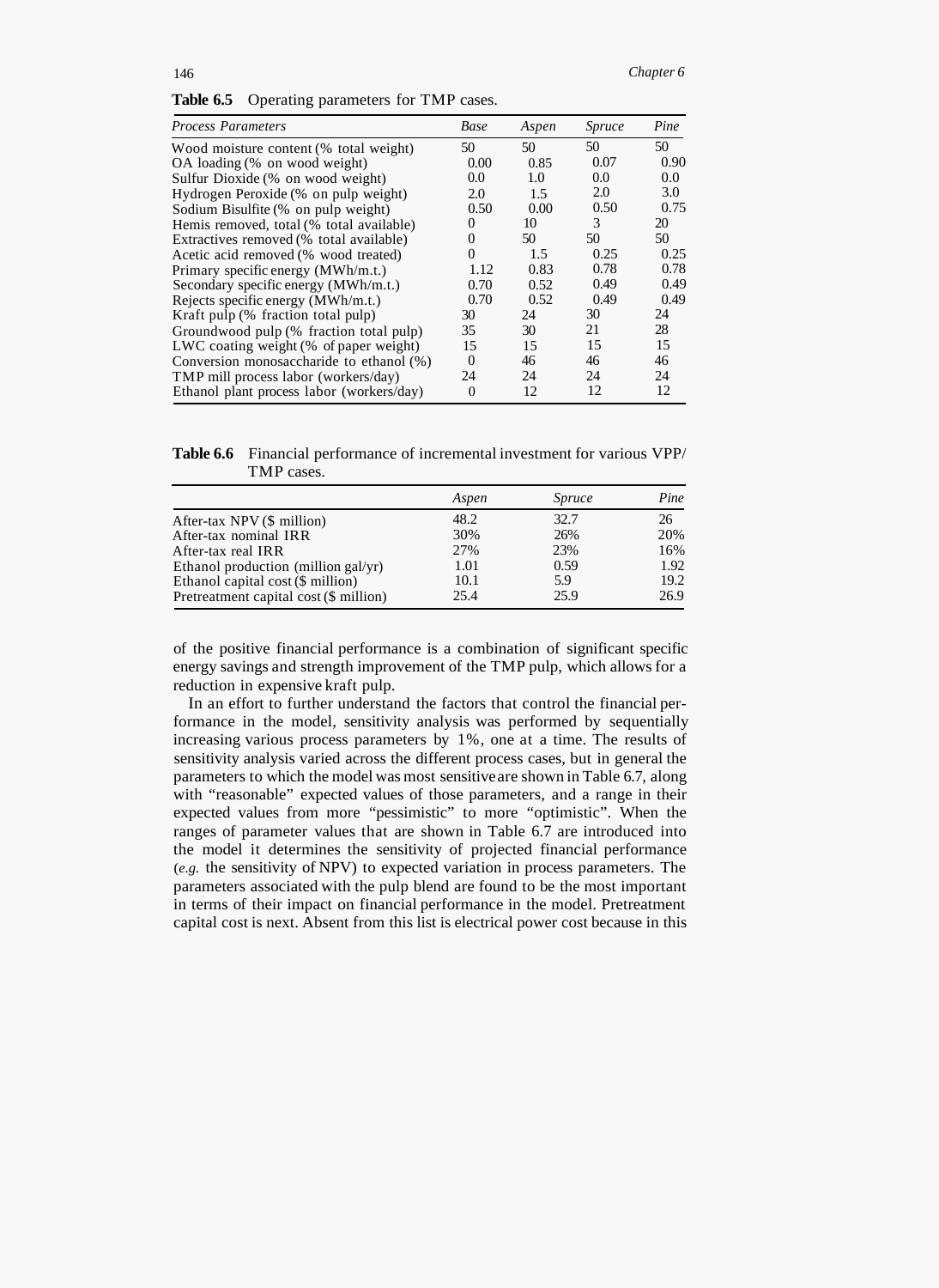|                                        | Pessimistic | Reasonable | Optimistic |
|----------------------------------------|-------------|------------|------------|
| Per cent kraft pulp (%)                | 26          | 24         | 22         |
| Per cent groundwood pulp (%)           | 32          | 30         | 28         |
| Kraft pulp price $(\frac{S}{MT})$      | 700         | 743        | 800        |
| Groundwood pulp price $(\frac{5}{MT})$ | 400         | 423        | 450        |
| Pretreatment capital cost (\$MM)       | 23          | 21.5       | 20         |
| Primary specific energy (MW hr/MT)     | 0.90        | 0.83       | 0.70       |
| Wood chips price (\$/MT)               |             | 64         | 60         |

**[Table](#page-12-0) 6.7** Parameter values used for sensitivity analysis.



**[Figure](#page-12-0) 6.4** Sensitivity analyses of NPV for the aspen prehydrolysis TMP process case.

analysis the total electrical demand was held constant and thus removed from consideration in sensitivity analysis.

[Figure 6.4](#page-12-0) shows the results of the sensitivity analyses of NPV for the aspen prehydrolysis-TMP process case. The figure shows for the important process parameters how the estimated after-tax Net Present Value varies as the parameters are varied from "pessimistic" to "optimistic" values. Similar results are obtained for the other two wood species. For aspen, the after-tax incremental NPV was \$48.2 million, and changing the kraft pulp blend by just 2% can change the NPV by \$1 5 million. Changing the kraft blend has by far the greatest impact on NPV when compared to the other parameters. However, even if all the parameters are set to their "pessimistic" values, the NPV still remains positive.

A more holistic way to evaluate the financial risk is to assign probability distributions to the values of multiple engineering and financial parameters in the model (*e.g.* ethanol yield, washing efficiency, pulp prices, *etc.*) and then run model simulations by choosing values randomly from these distributions and using a large number of simulations to derive estimated probability distributions of financial performance. The results of such multivariate stochastic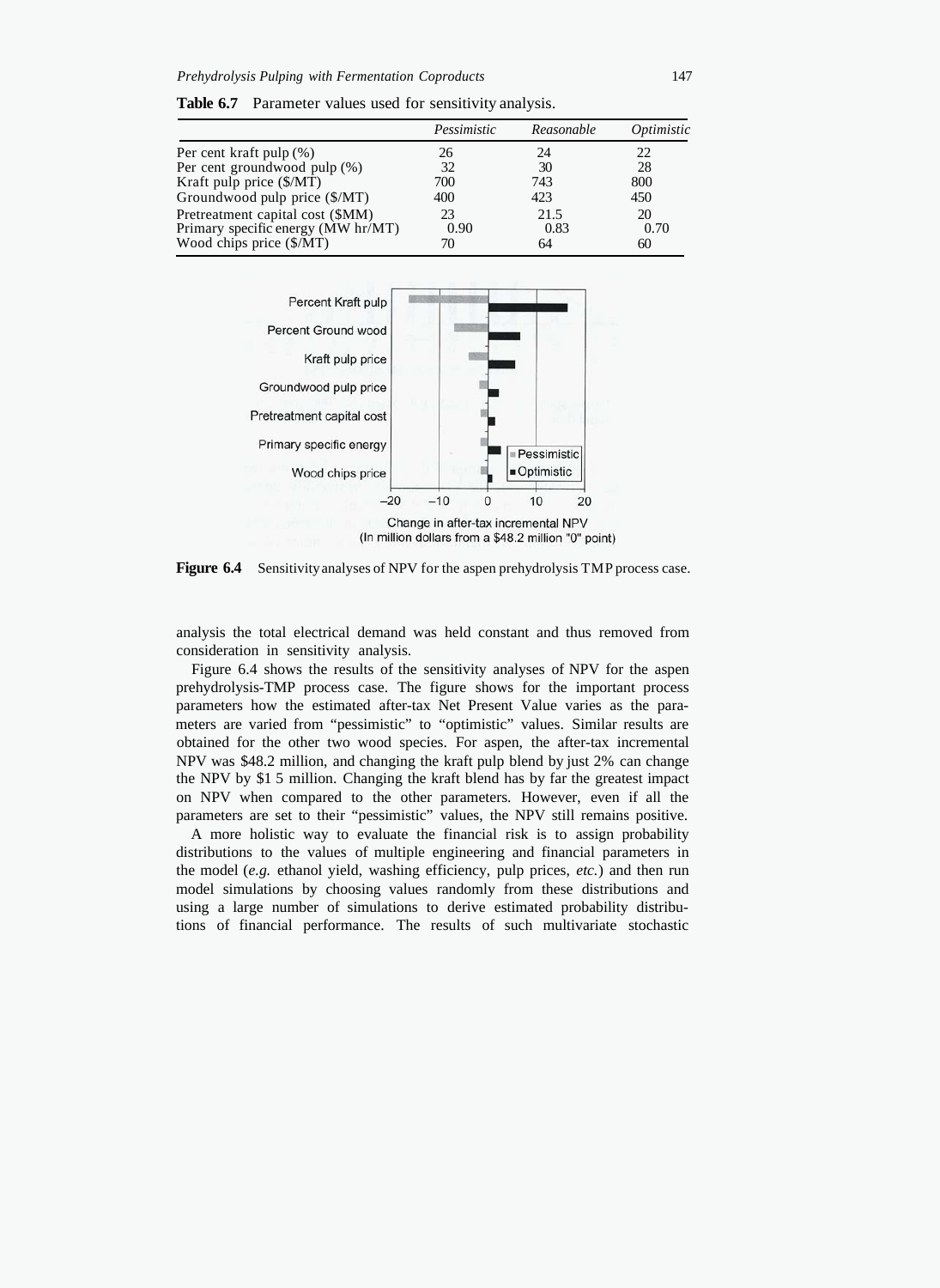<span id="page-14-0"></span>

**Figure 6.5** Distribution of aspen TMP IRR based on 2000 trials of a stochastic simulation.

simulations can provide the estimated distribution of after-tax real IRR for example, that naturally combine the estimated probability distributions of underlying model parameters with model sensitivities. Figure 6.5 shows the results of such a stochastic simulation of the IRR in the aspen TMP case. As expected, the distribution is centered at about 27%, as indicated in [Table 6.6.](#page-12-0)  Analysis of this distribution indicates that a 95% confidence interval for aftertax IRR is between 5% and 55%.

,Finally, as a method for comparing distributions, the cumulative probability distributions were calculated for the three wood species, with results shown in Figure 6.6. The curves in Figure 6.6 can be interpreted as the probability of achieving an after-tax IRR value or better. For example, for the pine case the probability of achieving an IRR greater than 10% is about 70%, while the probability of achieving an IRR greater than 20% is about 30%.

In summary, all of the prehydrolysis-TMP cases were estimated to offer positive financial performance, with incremental after-tax IRRs of 16-27%. However, the stochastic risk analysis indicated that there is a relatively wide range of possible IRRs. For example, the 95% confidence interval for the aspen case includes estimated IRRs that range from 5% to 55%. It is also interesting to note that the IRR in all the cases goes up by 3% when the ethanol plant is removed and only the pretreatment is implemented, indicating that the primary economic benefit of prehydrolysis pulping in the case of TMP is the improvement in pulping and papermaking (chiefly reduced purchase of kraft market pulp as TMP output increases).

These results suggest that at current and projected ethanol prices (based on projections from the 2010 U.S. Annual Energy Outlook), the ethanol plant revenue cannot support its capital investment as well as the pretreatment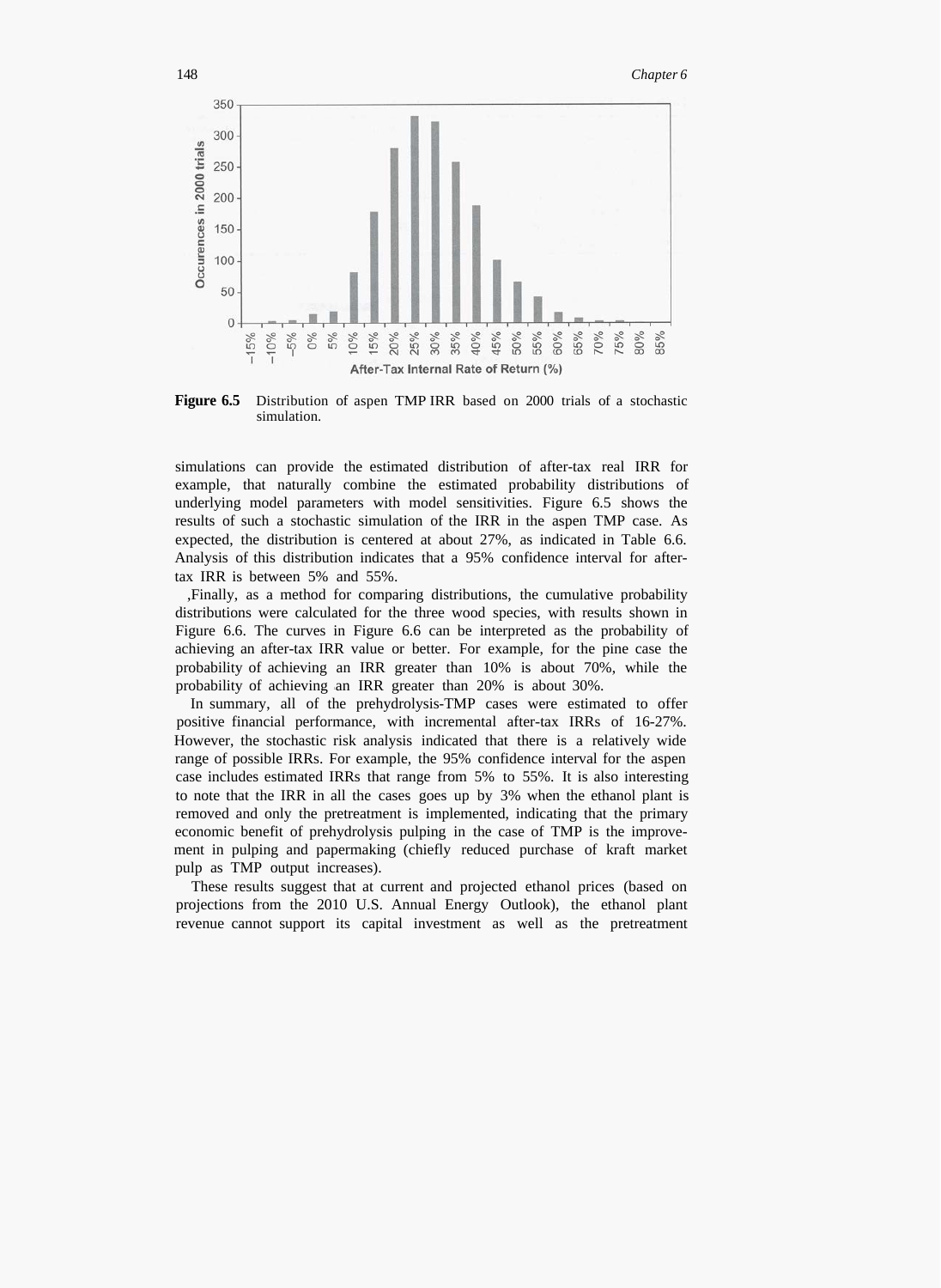

**[Figure](#page-14-0) 6.6** Cumulative distribution of TMP IRR based on 2000 trials of a stochastic simulation of each of the cases.

process itself. In other words, the VPP pretreatment process may be desirable by itself (without ethanol fermentation) based on the cost reductions for the pulp mill, and given the reductions in specific energy consumption, which may provide some mitigation of rising energy prices.

# **6.3 Summary and Path Forward**

The research on prehydrolysis pulping and fermentation has identified important signposts that point the path forward in biorefining and forest products research. One important finding is that the quantities of carbohydrates that can be extracted from wood chips prior to pulping are limited, and recovery may not be justified if the carbohydrates are fermented primarily into low commodity value fuel ethanol. Thus, one signpost on the path forward is to seek higher-value carbohydrate derivatives or fermentation products to improve the commercial feasibility of prehydrolysis pulping concepts. The ability of Pichia to produce xylitol as well as ethanol is a notable example. Another important finding is that process synergies with an existing pulp and paper mill can vary substantially depending on the type of mill, and can vary even within one particular type of mill, depending on process assumptions, as shown in the VPP-TMP results. Thus, another signpost on the path forward is to seek process and mill synergies that enable biorefining to enhance overall mill performance, and to explore the role of prehydrolysis pulping in various mill contexts. such as various types of kraft pulp and paper or paperboard mills. Lastly, the finding in the case of VPP-TMP that the estimated IRR goes up by a further 3% when the ethanol plant is removed and